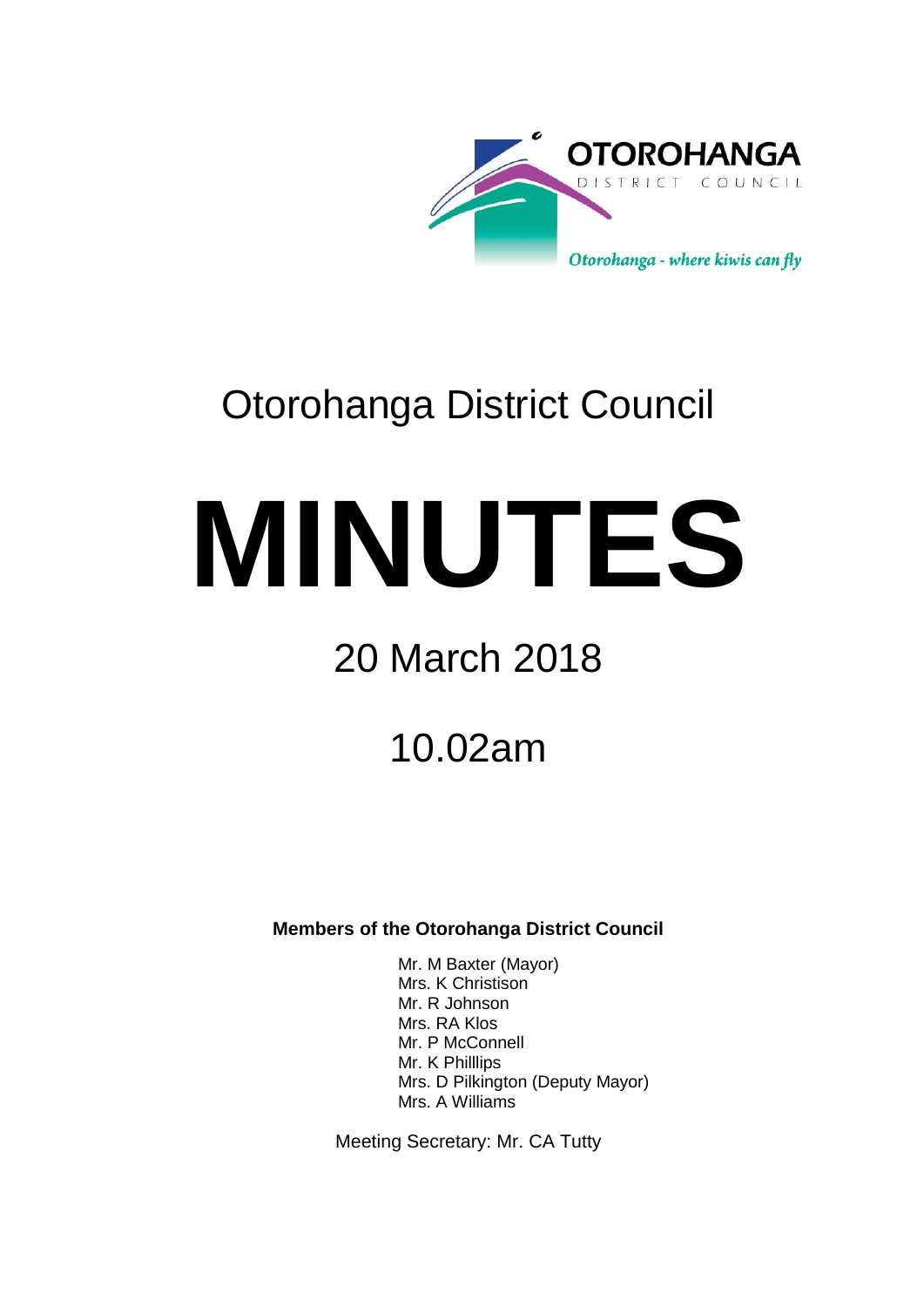## **OTOROHANGA DISTRICT COUNCIL**

20 March 2018

Minutes of the Meeting of the Otorohanga District Council held in the Council Chambers, 17 Maniapoto Street, Otorohanga on Tuesday 20 March 2018 commencing at 10.02am.

# **MINUTES**

### **ORDER OF BUSINESS:**

| <b>ITEM</b>                                       | <b>PRECIS</b>                                        |                                                                                                                                   | <b>PAGE</b> |
|---------------------------------------------------|------------------------------------------------------|-----------------------------------------------------------------------------------------------------------------------------------|-------------|
| <b>PRESENT</b>                                    |                                                      |                                                                                                                                   | 1           |
| <b>IN ATTENDANCE</b>                              |                                                      |                                                                                                                                   |             |
| <b>OPENING PRAYER</b>                             |                                                      |                                                                                                                                   |             |
| <b>PUBLIC FORUM (UP TO 30 MINUTES)</b>            |                                                      |                                                                                                                                   |             |
| <b>ITEMS TO BE CONSIDERED IN GENERAL BUSINESS</b> |                                                      |                                                                                                                                   | 4           |
|                                                   | <b>CONFIRMATION OF MINUTES &amp; MATTERS ARISING</b> | - OTOROHANGA DISTRICT COUNCIL - 20 FEB 2018<br>- OTOROHANGA COMMUNITY BOARD - 8 FEB 2018<br>- KAWHIA COMMUNITY BOARD - 2 FEB 2018 |             |
| <b>DECLARATION OF INTEREST</b>                    |                                                      |                                                                                                                                   |             |

## **REPORTS**

| <b>ITEM 242</b>  | <b>WAIKATO REGIONAL COUNCIL 2018-2019 LONG TERM PLAN</b><br><b>PRESENTATION</b> | $\mathbf{2}$ |
|------------------|---------------------------------------------------------------------------------|--------------|
| <b>ITEM 247</b>  | <b>HEALTH AND SAFETY REPORT SEPTEMBER 2017 - FEBRUARY 2018</b>                  | 3            |
| <b>ITEM 243</b>  | <b>HAMILTON AND WAIKATO TOURISM – SIX MONTHLY REPORT</b>                        | 3            |
| <b>ITEM 241</b>  | <b>PROPOSED KAWHIA PLAYGROUND UPGRADE</b>                                       | 5            |
| <b>ITEM 244</b>  | <b>APPLICATION FOR TEMPOARY ROAD CLOSURE – HAMILTON CAR CLUB</b>                | 5            |
| <b>ITEM 245</b>  | <b>WAIKATO REGIONAL AIRPORT LTD. - STATEMENT OF INTENT</b>                      | 6            |
| <b>ITEM 246</b>  | <b>DRAFT MANAGEMENT ACCOUNTS FOR THE PERIOD ENDING 31 DEC 2017</b>              | 6            |
| <b>LATE ITEM</b> | SPEED MANAGEMENT PROGRAMME FOR OTOROHANGA DISTRICT                              | 7            |
| <b>ITEM 248</b>  | <b>MATTERS REFERRED - 20 FEBRUARY 2018</b>                                      | 7            |
| <b>LATE ITEM</b> | <b>WAITOMO GOLD CLUB - PROPOSED HOTEL DEVELOPMENT</b>                           | 5            |
| <b>GENERAL</b>   |                                                                                 | 8            |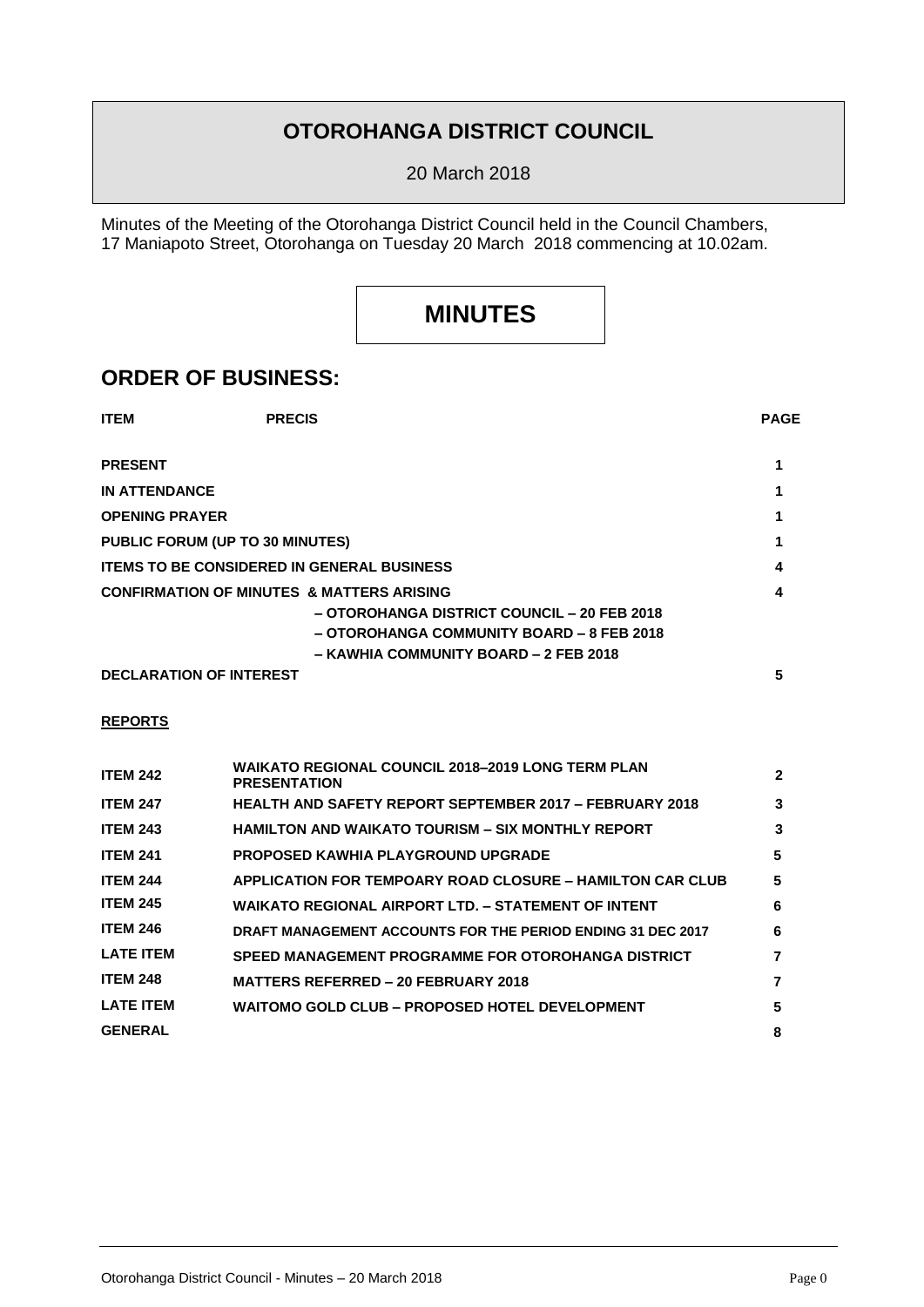#### **PRESENT**

Mr MM Baxter (Mayor), DM Pilkington (Deputy Mayor), Crs, RA Klos, RM Johnson, K Christison, P McConnell, AJ Williams, KC Phillips

#### **IN ATTENDANCE**

Messrs DC Clibbery (Chief Executive), G Bunn (Finance and Administration Manager), R Brady (Engineering Manager), CA Tutty (Governance Supervisor) and Ms PM Ambury (Land Management Officer)

His Worship declared the meeting open and welcomed everyone present. He said it was good to see so many members of the public present.

#### **OPENING PRAYER**

Councillor Phillips read the Opening Prayer

#### **PUBLIC FORUM**

Mr. Barry Marx, a lead organiser for Steamfest 2017 and Chairperson for Steamfest 2019 Committee addressed the matter of the Steamfest and the Chief Executives Interview published in the Waitomo News.

Mr. Marx confirmed that he spoke at an open forum prior to the scheduled Otorohanga Community Board meeting held on 5 March 2018.

He said he was aware that the matter being raised was really a subject for this Council forum however, such was his and his wife's distress and annoyance, they were anxious to air their grievances as soon as possible.

Mr. Marx reported that he represented himself, his wife and a number of the fifty Steamfest volunteers. He wished to address the negative impression given to the public by the front page news item "\$57,000 Budget Blow Out".

Mr. Marx reported that they are being blamed by implication for a financial stuff up that is essentially an employment issue within the Otorohanga District Council. He said all this is especially damning for him as he was one of only three organisers for the initial weeks.

Mr. Marx said he had witnessed the Council's Chief Executive and Mayor heap praise on Mr Peglar and Mr Dowd at a number of public meetings, they are now experiencing a big dump of blame shifting.

Mr. Marx advised that from day one he could see that the Steamfest had the potential to become one of the biggest annual events in Otorohanga, far exceeding the now defunct County Fair, it could become a national event.

Mr. Marx said by July 2017 not long after Steamfest was first mooted, it was obvious to him that the \$15,000 allocated to run Steamfest, would be totally inadequate. Mr Marx reported that an urgent discreet "off premises" meeting was held with the Mayor to express his concern that the organisation was being run in a Laissez-faire manner. The Mayor assured him that he would meet with the Chief Executive and his concerns would be addressed.

Mr. Marx further reported that Steamfest was a District Council initiative funded by and organised from within the Council offices. He received no delegated authority.

Mr. Marx said when he continued to raise concerns with the Chief Executive Assistant's Mr. Dowd he was told that as he was not a Council employee it was not a matter for him to worry about.

Mr. Marx reported that Steamfest was an event that would surely have cost \$150,000 on a commercially organised basis.

Mr. Marx continued to say that the Otorohanga District Council is a massive million dollar organisation with full corporate style resources, yet the first ever reconciliation of Steamfest expenses provided in February were two inaccurate spreadsheet pages and on 5 March he was still fielding complaints from unpaid creditors not listed anywhere.

In closing Mr. Marx said he would address the personal implications for himself and his wife. In continually referring to "the organisers" as being the cause of the expenses blow out, so as the highest profile volunteer the spotlight is especially on him.

His Worship extended apologies to Mr. Marx and his wife Janice and advised that he did have discussion with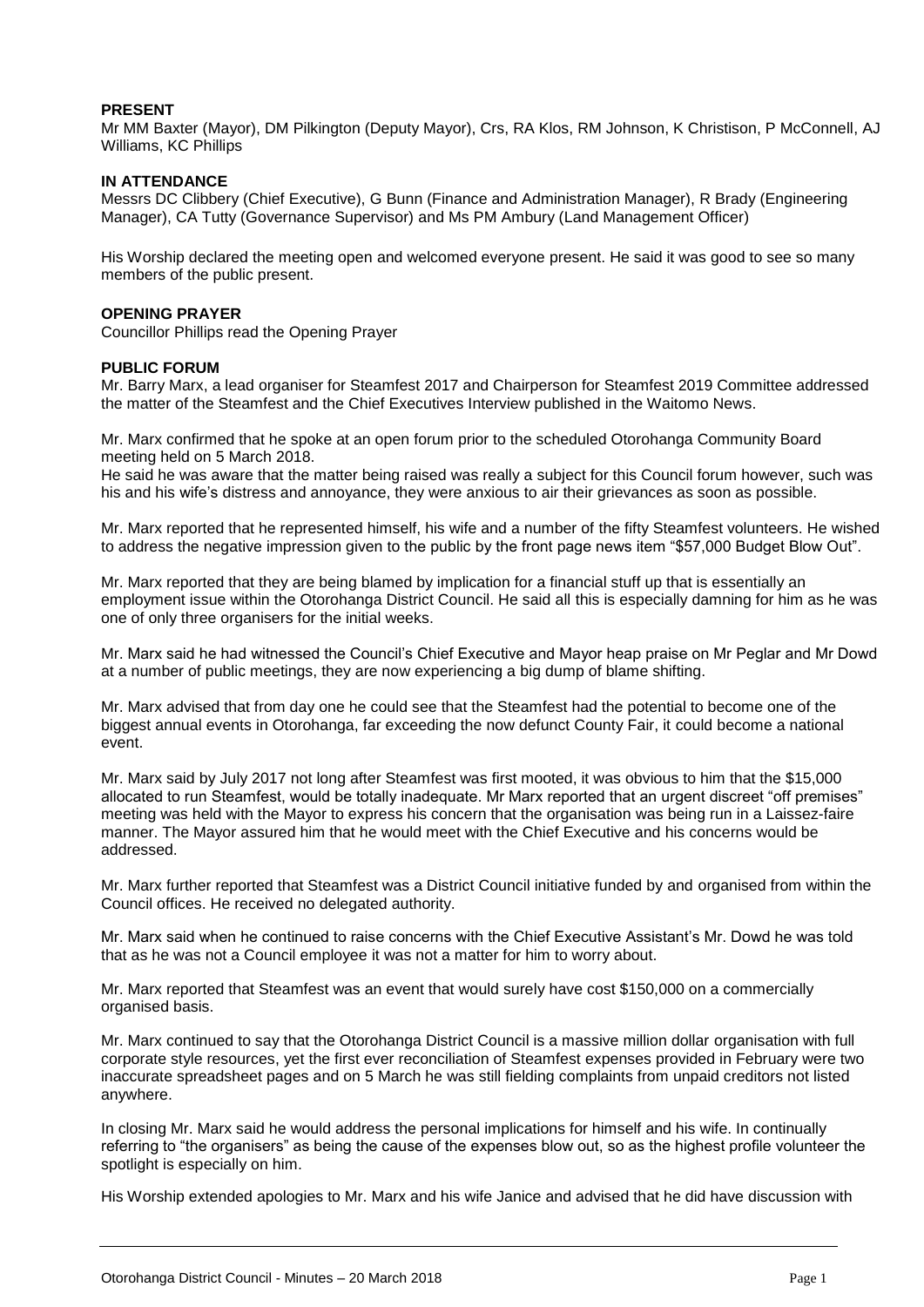Council's Chief Executive. He said Council systems did not match up with the over expenditure however, at this time the matter was based on trust. His Worship further reported that Council now has an Audit and Risk Committee in place to address such matters. His Worship thanked Mr. and Mrs. Marx for their involvement in providing such a wonderful event. He said Council will be right behind the committee for the proposed 2019 Steamfest.

#### **J AND A BARCLAY**

Mr. Barclay presented a letter on behalf of his wife and as a Council residential rate payer not as a voluntary supporter of the 2017 Steamfest.

Mr. Barclay reported, as rate payers they are extremely concerned to read the report submitted by Council's Chief Executive Mr. Clibbery to the Waitomo News, that a \$50,000 monetary shortfall blowout has occurred in the running of the 2017 Steamfest. He said it is very obvious that the normal prior event control practices have not been adhered to. Mr. Barclay expressed the opinion this is Council Chief Executive's responsibility which includes prudent use and accountability of rate payer funds and normal budgeting. He said as these systems were not put in place the shortfall responsibilities must be placed squarely on Mr Clibbery. Mr. Barclay requested a full statement of expenditure accounts to be supplied to them and to include to whom these monies were paid to.

Mr. and Mrs. Barclay called on His Worship the Council Chief Executive appointee, to release Mr Clibbery from his position as Chief Executive.

His Worship thanked Mr. Barclay for his presentation. He informed Mr Barclay that considerable discussion has been held on this matter and regretfully the result occurred due to trust being placed on certain employees. He said had Council been aware of the outcome the event would never have gone ahead. His Worship said that staff are required to work to a budget and Council expects them to remain within it.

His Worship told Mr. Barclay that as Council Chief Executive appointee he will not be seeking Mr. Clibbery's resignation.

#### **MEETING ADJOURNMENT**

#### **Resolved**

That Council adjourn the meeting at 10.15am

#### **His Worship / Councillor Klos**

#### **Resolved**

That the meeting be reconvened at 10.25am.

#### **His Worship / Councillor Pilkington**

#### **ITEM 242 WAIKATO REGIONAL COUNCIL 2018 – 2028 LONG TERM PLAN PRESENTATION**

Representatives of the Waikato Regional Council, Councillors S Kneebone, K White and K Hodge and the Director of Community Services Mr. N Williams attended the meeting.

Councillor Kneebone summarised the consultation document for the 2018 – 2028 Long Term Plan. He outlined the Councils proposals including what they will cost, how they will be funded and the impact they will have on rates, these being –

- 1) Use of investment fund returns.
- 2) Funding depreciation of their assets.
- 3) Pest Management
- 4) Catchment rates for new works
- 5) Community Facilities Framework
- 6) Regional Theatre
- 7) Regional Services Fund
- 8) Hamilton to Auckland passenger rail service.

Councillor Kneebone reported that doing business is getting more expensive and that his Council has had a strong focus on delivering more at minimal extra cost to ratepayers however, in the three years since their last Long Term Plan, demands on their budgets, some of which are out of their control, have increased.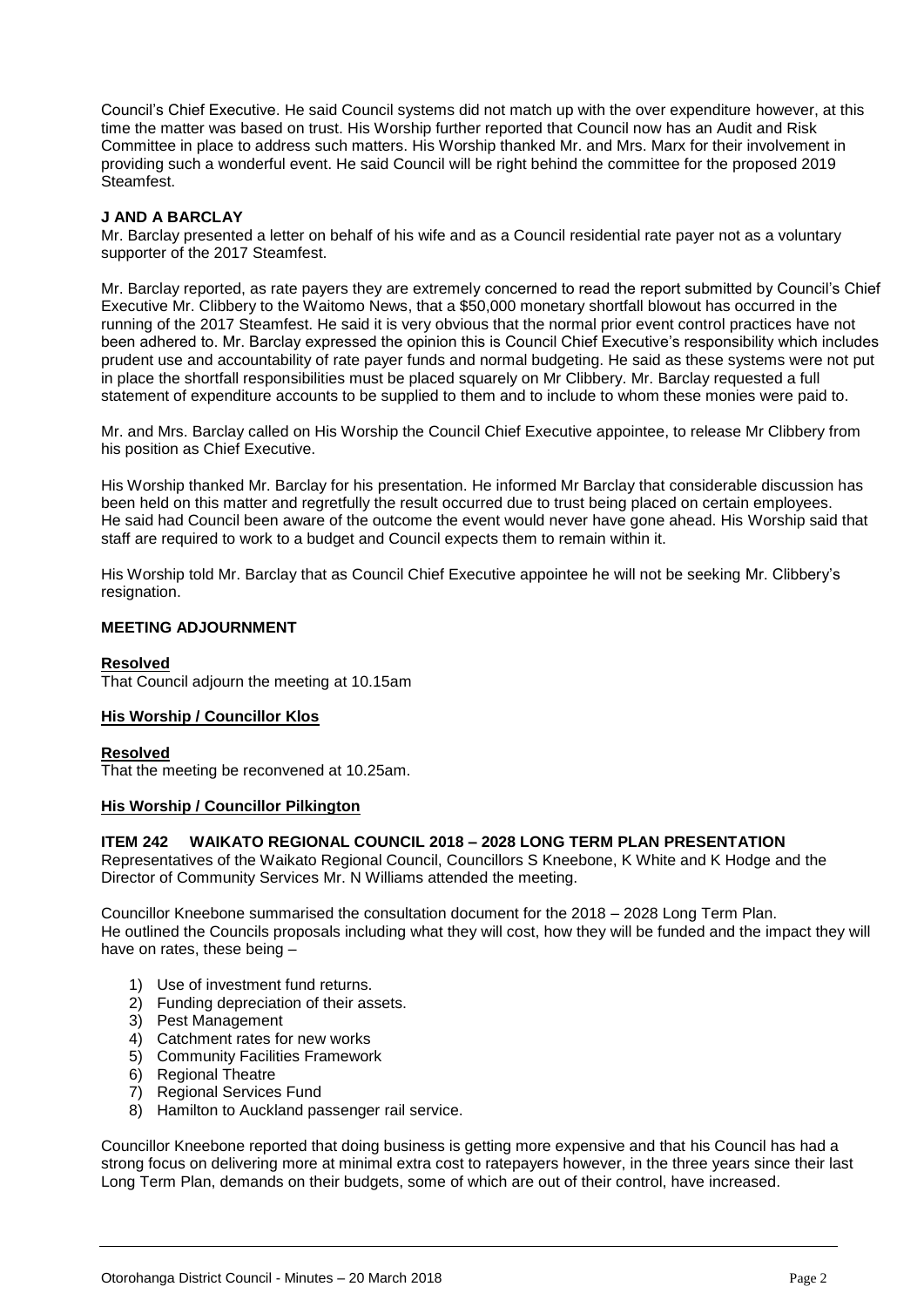Councillor Kneebone reported that the biggest demand is the sustainability of their flood infrastructure.

Councillor Kneebone then expanded on the proposals outlined above and the options available under each proposal.

Councillor Kneebone informed members that consultation on the Long Term Plan begun on 16 March 2018 with consultation ending at 4pm on 16<sup>th</sup> of April 2018. He envisaged that the Long Term Plan will be adopted at the Council meeting of 26 June 2018.

Councillor McConnell informed the representatives that Otorohanga is very reliant on the existing stopbanks and that these need to be maintained correctly.

Councillor Kneebone replied that his Council wishes to improve the quality and wellbeing of the rivers.

The representative's then answered member's queries regarding various activities within the plan.

His Worship thanked the representatives for their presentation.

**Resolved** that the presentation by the representatives of the Waikato Regional Council be received.

#### **Councillor McConnell / Councillor Pilkington**

#### **ITEM 247 HEALTH AND SAFETY REPORT SEPTEMBER 2017 TO FEBRUARY 2018**

Councils Health and Safety advisor Robyn Kehoe attended the meeting and presented her report informing Councillors of Councils processes, status and recent actions in relation to issues of Health and Safety.

Councillor McConnell referred to the 'SHE" pre-qualification scheme and expressed the opinion that this is an attempt to rewrite what other manuals already provide. He said there is a national accreditation programme already in place.

Councillor Christison queried whether the "SHE" scheme requirement puts off small contractors to apply for work.

The Engineering Manager replied that the scheme has been beneficial and made contractors become compliant with the Act.

**Resolved** that the Health and Safety Advisors report for the period September 2017 to February 2018 be received.

#### **His Worship / Councillor Johnson**

#### **ITEM 243 HAMILTON AND WAIKATO TOURISM – SIX MONTHLY REPORT**

The Chief Executive Jason Dawson of Hamilton and Waikato Tourism attended the meeting and presented their six monthly report for the period 1 July 2017 to 31 December 2017.

Mr Dawson presented their performance targets and corresponding results these being –

- -1 Visitor Nights (5% increase in total visitor guest nights versus national) result 3.1%.
- -2 Visitor Spend (5% increase in visitor spend across the region) result 5%.
- -3 Conventions and business events (grow market share of business events from 9% to 10%) result 10.6%.
- -4 Visitor awareness and perceptions (improved by 3 points including Waikato residents) result to be confirmed, research conducted in June 2018.
- -5 Website and Social Media Hamilton Waikato, (5% digital engagement on previous year) result 9.29%.
- -6 Industry investment (\$400,000 of industry contributions towards activities) result \$265,141.
- -7 Return on investment (total visitor spend per dollar of HWT spend) result \$1198 per dollar of Council funding.

Mr Dawson thanked Council for their continuing support.

Mr Dawson then answered member's queries / issues relating to Hamilton and Waikato Tourism.

His Worship thanked Mr Dawson for his presentation.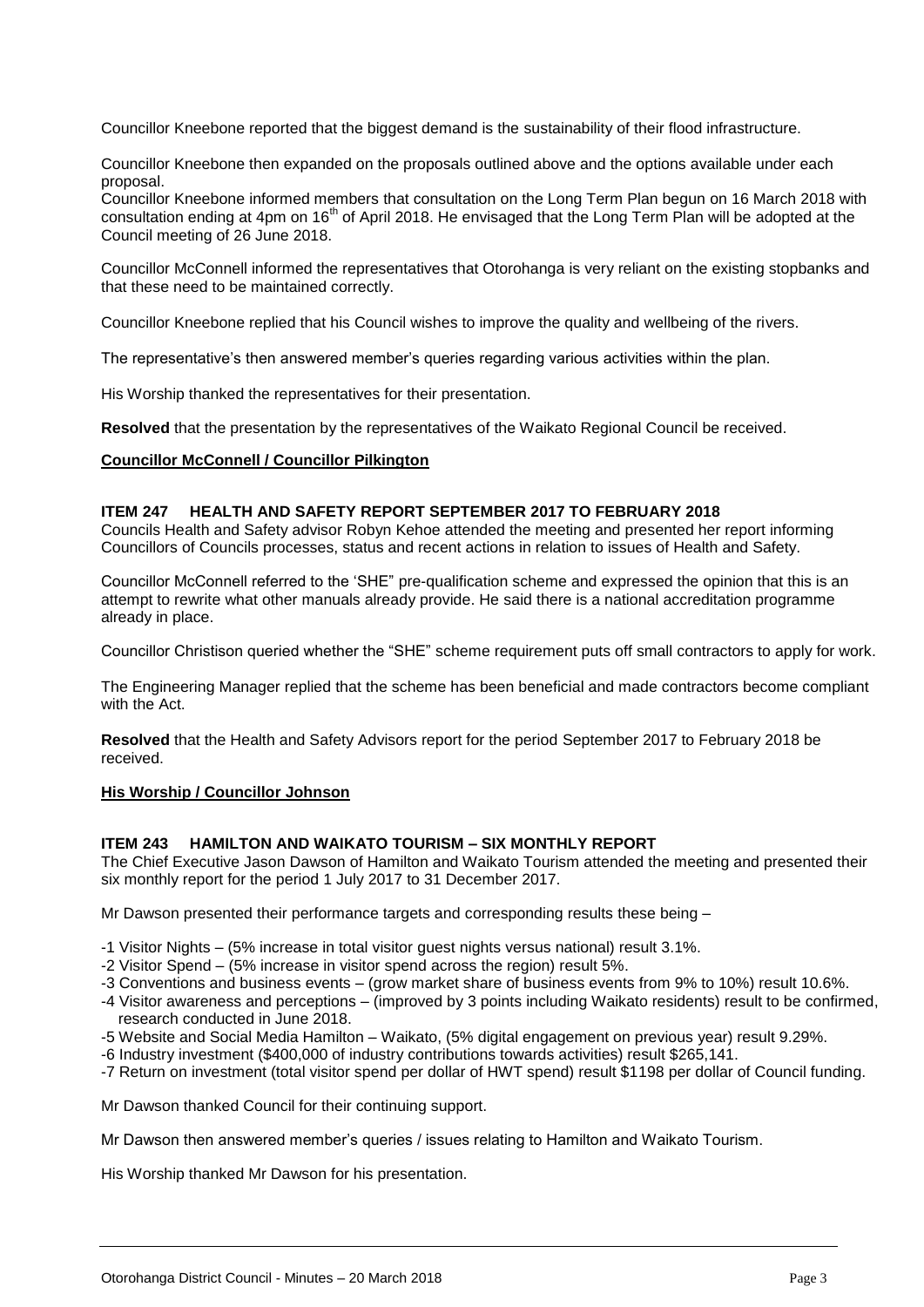**Resolved** that the presentation by the Chief Executive of Hamilton and Waikato Tourism for members information, be received.

#### **Councillor Phillips / Councillor Pilkington**

#### **ITEMS TO BE CONSIDERED IN GENERAL BUSINESS**

#### 2017 STEAMFEST

Councillor Klos said she would like to see Council take responsibility for the result of the 2017 Steamfest rather than this being placed solely on Council's Chief Executive.

She said, members as a Council, openly fostered the event and therefore must take public responsibility for this.

The Chief Executive replied that he appreciated the support of Council however, expressed the opinion that it would be best to leave this matter as it now stands.

**Resolved** that consideration be given by Council to provide a 'Letter of Support' to the Waitomo Golf Club in general business which may require a resolution.

#### **His Worship / Councillor McConnell**

**Resolved** that the Asset Strategy Managers report on Speed Management Programme for the Otorohanga District be considered in general business which may require a resolution.

#### **Councillor Johnson / Councillor Pilkington**

#### **CONFIRMATION OF MINUTES**

#### **Otorohanga District Council – Minutes of meeting held 20 February 2018**

**Resolved** that the Minutes of the meeting of the Otorohanga District Council held on 20 February 2018, as amended be approved as a true and correct record of that meeting and the resolutions contained therein be adopted.

#### **Councillor Phillips / His Worship**

#### **Matters Arising**

Councillor Pilkington referred to page 4. Subdivisions and requested the first sentence be amended to read "regarding the Harpers Avenue / Thomson Avenue subdivision".

Councillor Pilkington also referred to page 4. State Highway 39, intersection 'safety concerns' and reported that this matter has been raised at a recent Regional Land Transport Committee meeting.

#### **Otorohanga Community Board – Minutes of meeting held 8 February 2018**

**Resolved** that the Minutes of the meeting of the Otorohanga Community Board held on 8 February 2018 be received.

#### **Councillor McConnell / Councillor Christison**

#### **Te Raumauku Water Storage**.

In reply to Councillor Phillips the Chief Executive advised that in order to provide water storage the proposal looks to be more challenging than originally thought however, there are funds available to investigate the matter further.

#### **Kawhia Community Board – Minutes of the meeting held 2 February 2018**

**Resolved** that the Minutes of the meeting of the Kawhia Community Board held on 2 February 2018 be received.

#### **Councillor Pilkington / Councillor Phillips**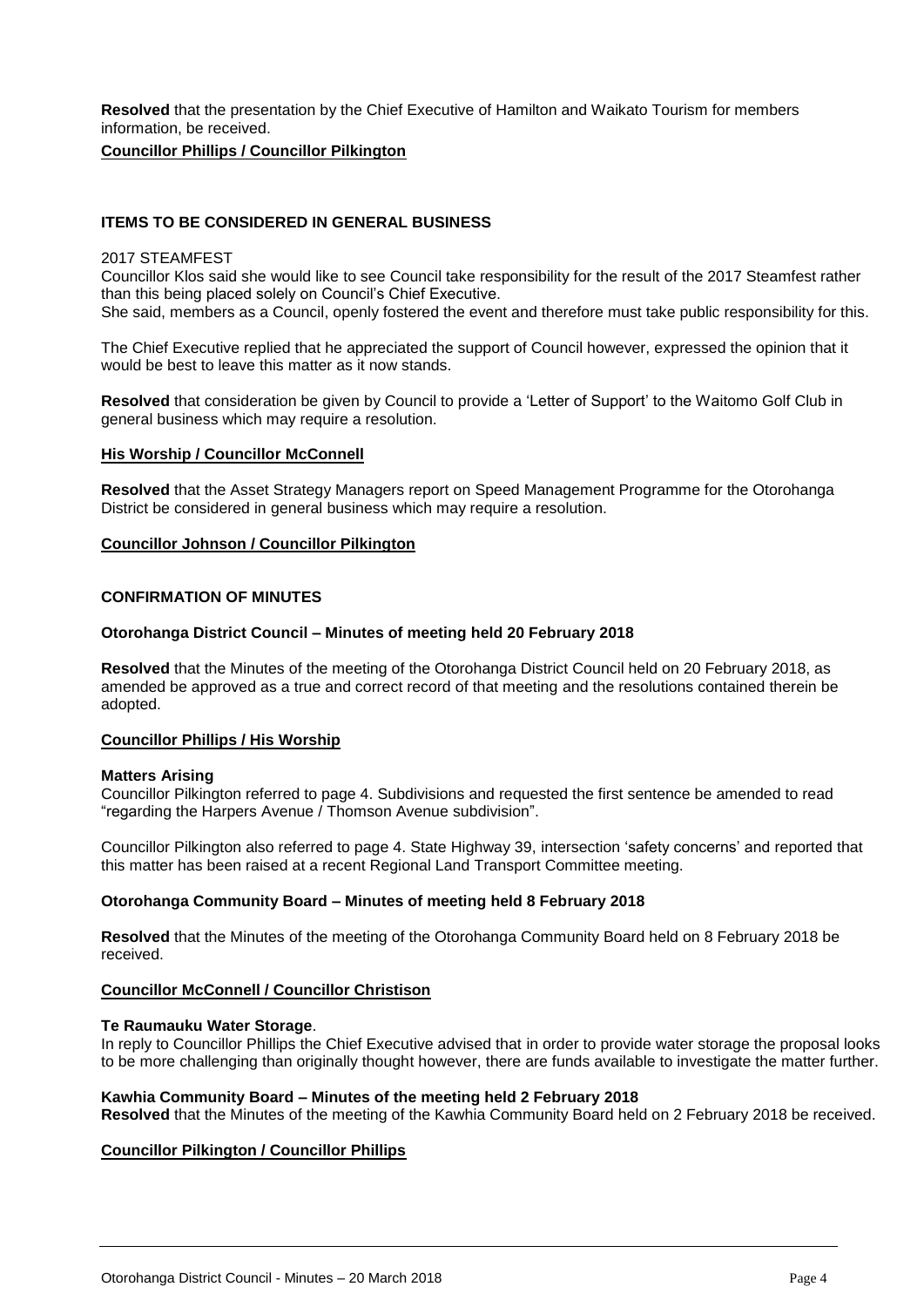#### **Matters Arising**

Councillor Pilkington referred to page 2, Recycling Centre shelter belt in particular to paragraph 3 and requested the wording "more permanent fencing" be amended to read 'permanent screen fencing'.

Councillor Pilkington requested the matter of a report being prepared by Council's Environmental Services Manager in regards to modifying the Dog Bylaw be placed on Matters Referred.

#### **DECLARATION OF CONFLICTS OF INTEREST**

His Worship asked members for any declarations of conflict of interest, none were received.

#### **WAITOMO GOLF CLUB – PROPOSED HOTEL DEVELOPMENT**

His Worship reported that \$10,000 is being sought from both the Otorohanga and Waitomo District Councils and \$80,000 from the North King Country Development Trust towards the project. He said that the next stage is to encourage an investor to carry out a feasibility study on the proposal.

**Resolved** that a 'Letter of Support' be forwarded to the Waitomo Golf Club in regards to its proposed Hotel development.

#### **His Worship / Councillor Christison**

#### **ITEM 241 PROPOSED KAWHIA PLAYGROUND UPGRADE**

The Governance Supervisor presented a report on behalf of the Kawhia Community Board seeking support from Council for a new playground to be erected on the Omimiti Reserve in Kawhia, to be funded by the Kawhia Projects Trust.

Councillor Pilkington reported that the Otorohanga District Development Board has approved a grant of \$10,000 towards the project. With regards to a Council grant Councillor Pilkington said this will be considered by the Kawhia Community Board with any grant being funded as a sundry allowance from the Parks and Reserves account.

Council's Land Management Officer Ms Trish Ambury was in attendance at the meeting and queried whether the proposed new playground would cover additional green space and whether consideration had been given to the cultural / history and significance of Tainui regarding this.

**Resolved** that Council approves and supports in principle the upgrading of the Children's Playground in the Omimiti Reserve to be undertaken by the Kawhia Projects Trust subject to clarification of the land status issue.

#### **Councillor Pilkington / Councillor Johnson**

#### **ITEM 244 APPLICATION FOR TEMPOARY ROAD CLOSURE – HAMILTON CAR CLUB**

The Engineering Manager presented the Senior Engineering Assistants report on an application received from the Hamilton Car Club for the temporary closure of Pirongia West Road within the Otorohanga District, to enable the Hamilton Car Club to hold their Pirongia West Rally Sprint.

**Resolved** that Council approves a temporary road closure as follows:

Purpose: Pirongia West Rally Sprint

Date: Sunday, 20 May 2018

Details of Closure: PIRONGIA WEST ROAD – From RP: 10.155 to RP: 20155 (Pekanui / Okupata intersection)

#### Period of Proposed Closure: 8:45am to 5:00pm

With the following conditions imposed:

1) Persons will be allowed through the closure in the event of an emergency.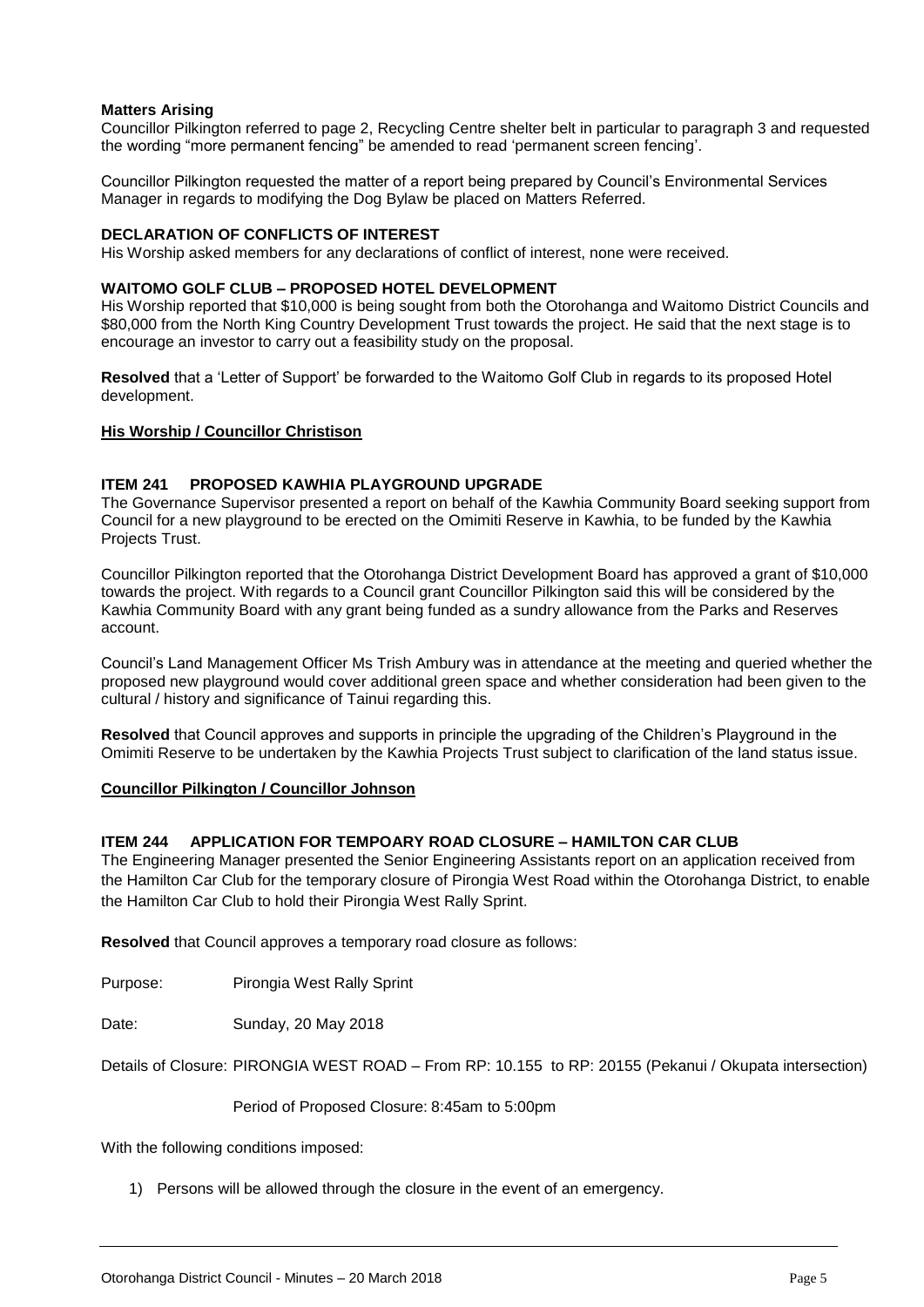- 2) Hamilton Car Club is to pay an application fee of \$400.00 towards the administration of the road closure to Otorohanga District Council.
- 3) Hamilton Car Club is to pay for all advertising costs to the appropriate newspapers. Public notice advertisements are to be published in the Waitomo News.
- 4) Hamilton Car Club is responsible for obtaining public liability insurance (and paying the cost thereof) to a minimum value of \$2,000,000. This is required to indemnify Council against any damage to the property or persons as a result of rally activities during the road closure period.
- 5) Hamilton Car Club is to pay Otorohanga District Council a bond of \$5000.00 to be held in lieu of any repairs that may require carrying out, post-rally.
- 6) Hamilton Car Club is to comply with the objection provisions contained in the Transport (Vehicular Traffic Road Closure) Regulations 1965.
- 7) Initial mail drops to residents are to be approves by Council staff before distribution commences. The subsequent mail drop is to be completed no later than ten full days before the proposed closures.
- 8) Hamilton Car Club is solely responsible for signposting and policing of the roads to be closed, to ensure that only vehicles connected with the event have access to the road closure areas. This includes arranging the delivery, erection and staffing of all road closure barriers and the removal thereof after closures. All gates and entranceways are to be taped and to ensure its removal thereafter.
- 9) Signs advising of the road closures are to be erected at the start and end of the closed portions of the roads and on each intersecting road two weeks prior to the road closure. All signs are to be removed immediately after the closure. A Hamilton Car Club representative is to meet with Council Engineering staff regarding the required signs format, size, location and quantity of signs for approval before they are manufactured and erected.

#### **Councillor Pilkington / Councillor Williams**

#### **ITEM 245 WAIKATO REGIONAL AIRPORT LTD. – STATEMENT OF INTENT**

The Finance and Administration Manager presented a report on the Waikato Regional Airport Limited Statement of Intent for 2018 – 2019. He confirmed that the Airport finances are in a much better shape than five years ago.

His Worship advised that the company still has some land available to sell.

His Worship said he could circulate a copy of the shareholders update document to members if required.

**Resolved** the Waikato Regional Airport Statement of Intent be received.

#### **Councillor Klos / Councillor Williams**

#### **ITEM 246 DRAFT MANAGEMENT ACCOUNTS FOR THE PERIOD ENDING 31 DECEMBER 2017**

The District Accountant attended the meeting and presented the Draft Management Accounts for the period ending 31 December 2017.

Councillor Johnson referred to the matter of "Emergency Reinstatement" and expressed the opinion there is a need for staff to become more aware of issues resulting from Climate Change.

**Resolved** that the Draft Management Accounts for the period ending 31 December 2017 be received.

#### **Councillor Pilkington / Councillor Phillips**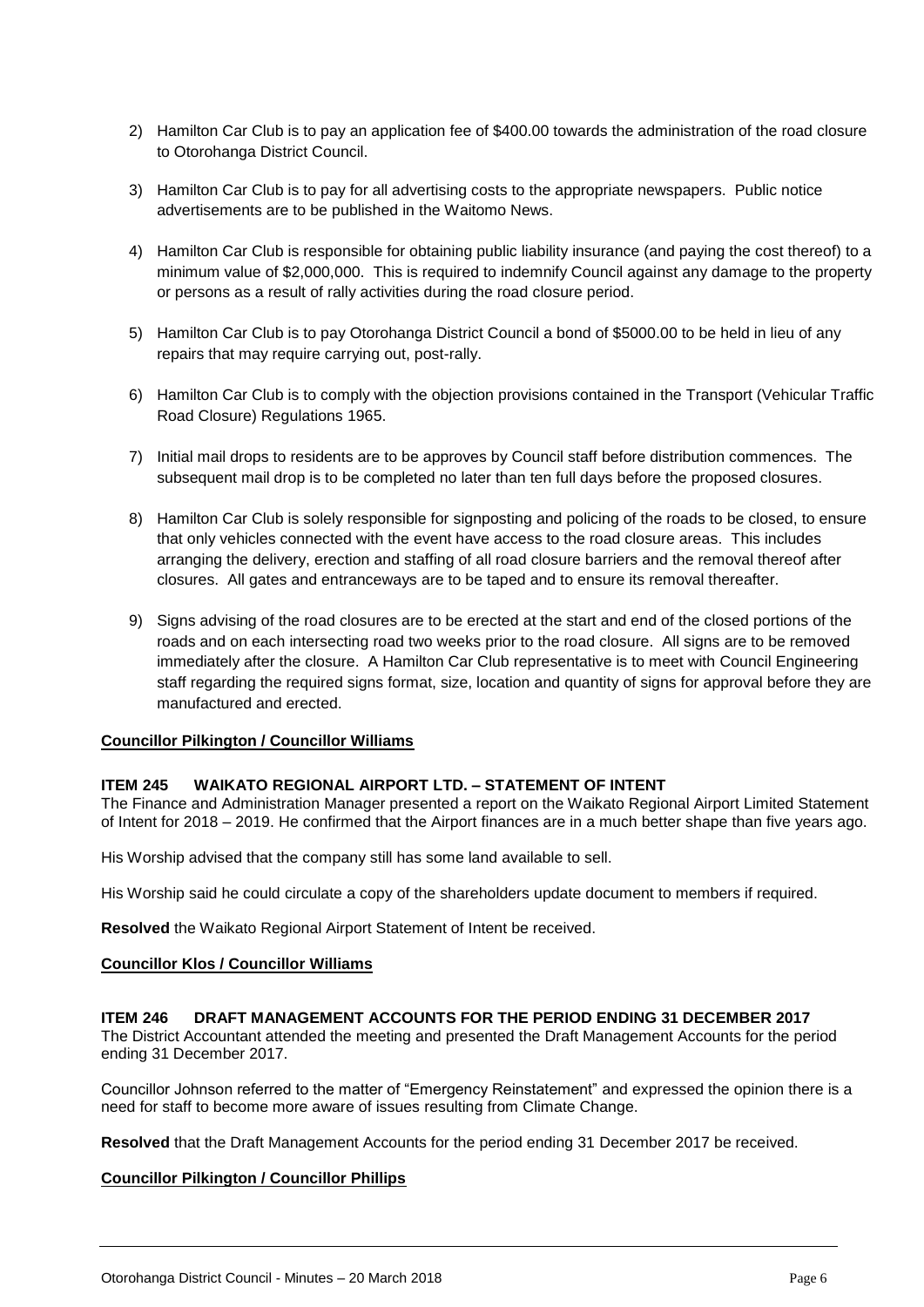#### **LUNCHEON ADJOURNMENT**

Council adjourned for luncheon at 12.37pm and resumed at 1.13pm.

#### **LATE ITEM SPEED MANAGEMENT PROGRAMME FOR OTOROHANGA DISTRICT**

Councils Asset Strategy Manager Martin Gould attended the meeting and presented a report on a proposed Speed Management Programme for the Otorohanga District.

The Asset Strategy Manager informed members that Central Government is bringing the matter of road safety to a higher priority and that the Minister has invited all Mayors and Council Chief Executives together with senior transport planners to a road safety forum in Wellington on Monday 9 April 2018.

The Asset Strategy Manager informed members that this Council could commence the process with State Highway 31 / Waitomo Valley Road and Kawhia Community Streets.

Councillor Johnson expressed the opinion that there has to be some uniformity between the various local government districts.

The Chief Executive advised that previous Councils have found that the current rules applying to speed limits are not very flexible with the framework not allowing changes to be introduced.

His Worship confirmed that the decision to adjust speed limits will be in Council's hands.

**Resolved** that the process of developing a speed management plan for the Otorohanga District, in accordance with the speed management guide is commenced with a view to providing a draft speed management plan for consultation as soon as it is practical to do so, having fully engaged and informed the Community.

#### **Councillor Johnson / Councillor Christison**

The Asset Strategy Manager summarised a document which had been circulated to members to provide clarity regarding the process for inclusion in the NLTP and obtain funding assistance.

Councillor Pilkington wished to acknowledge and thank Mr Gould for his conscientious service and accurate information he presented to Council. In particular his ability to obtain favourable applications for NZTA subsidy. Councillor Pilkington wished Mr Gould all the best for the future.

His Worship endorsed Councillor Pilkington's comments and said that Martins door is always open and his integrity in roading matters will be missed.

He also wished Mr Gould all the best for his future.

#### **ADJOURNMENT**

The Council adjourned the meeting at 2.04pm to enable a Citizenship Ceremony to be undertaken.

#### **RE-ADJOURNMENT**

The Council re-adjourned the meeting at 3.07pm

#### **ITEM 248 MATTERS REFERRED – 20 FEBRUARY 2018**

The Governance Supervisor took members through matters referred.

#### **Recording of Minutes**

The Chief Executive advised that a workshop will be held to give consideration to the recording of minutes of both Boards and Councils following the next meeting of Council to be held on 17 April 2018.

#### **Otorohanga District Development Board – New Service Agreement**

The Chief Executive presented the first page of a proposed 'service agreement' with the Otorohanga District Development Board to obtain feedback from Members. He confirmed that following discussion yesterday the Board confirmed that they did not wish to be restricted to economic development and wished to have more engagement with the Community as to what they want, and also strengthen their engagement with Council.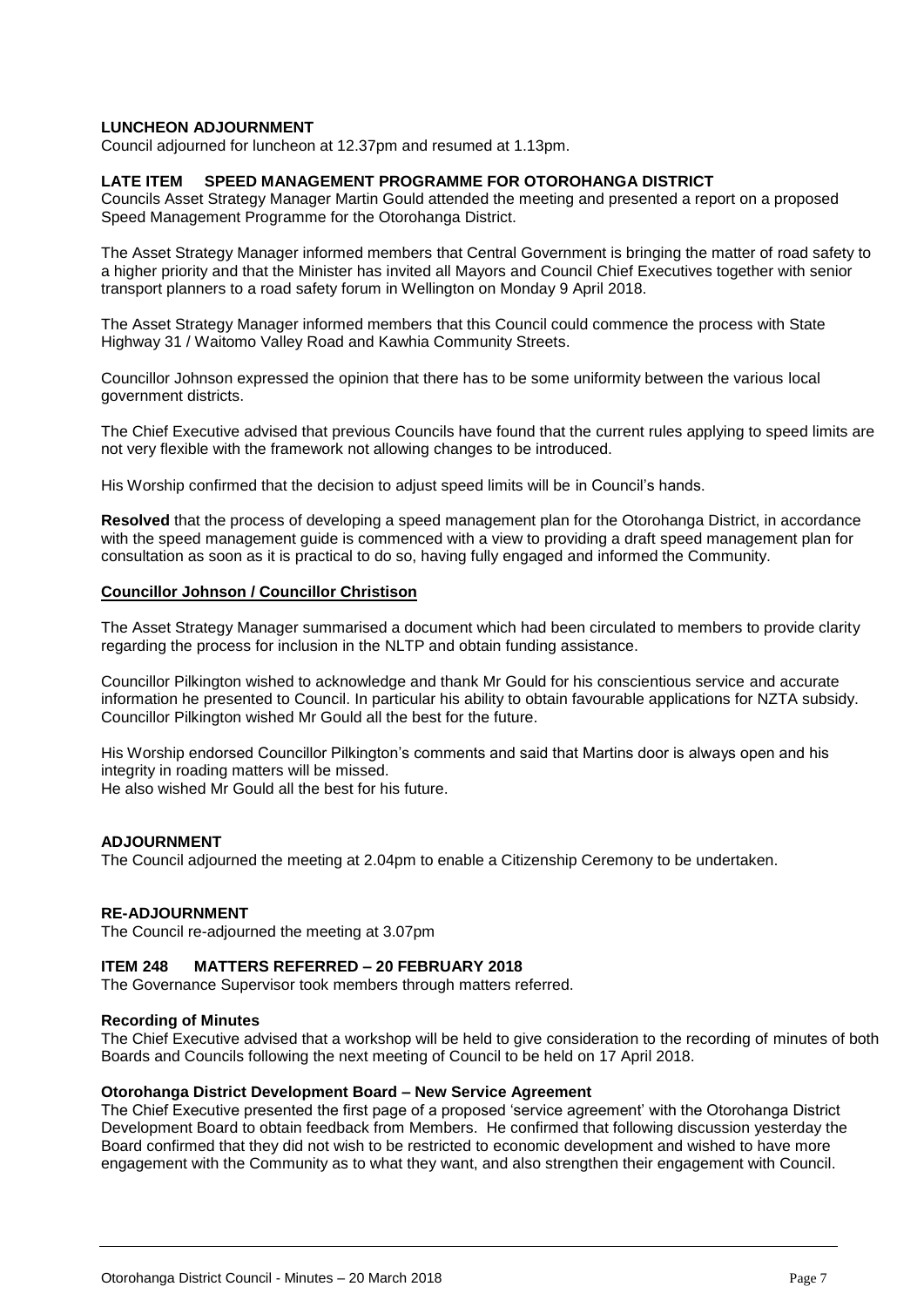Councillor Phillips expressed the opinion that it is this Councils job to prepare a new service agreement and for it to contain what Council expects the Board to do.

Following further discussion it was agreed that the Chief Executive have discussion with the Chair of the Otorohanga District Development Board regarding the proposed new service agreement.

#### **Waipapa Toilets – Mural**

Councils Land Management Officer reported that she has verbally obtained another price for the provision of a mural on the Waipapa Toilets and queried with members whether they wish her to obtain some form of design for this.

Following discussion it was agreed that Councillor Klos be given authority to approve the work and design of a mural on the Waipapa toilet block.

#### **Arohena DOC Camp Ground**

The Land Management Officer provided an update about the matter Councillor Klos had raised regarding antisocial behaviour at the Arohena camp ground over the Christmas/New Year period. The Land Management Officer had spoken with DOC staff who said they had been alerted to the issues and hired a security guard to help manage the issues over the busy period. DOC staff had referred The Land Management Officers enquiry to the local ranger to get back to her as to how they're addressing this for next season.

#### **Members Information Outside of Formal Meetings**

Ms Ambury reported that she had approached the Waipa District Council and ascertained their reporting process to be very similar to that of this Council.

#### **GENERAL**

#### **Waipa River Catchment Committee**

Councillor Phillips reported on his attendance at a recent Waipa River Catchment Committee meeting. He advised that the letter received from Councils Chief Executive had an impact on their members thinking. He said the Waikato District Council representative agreed with the contents of this letter. A representative of the Waikato Regional Council will speak to Council on this issue in the near future.

#### **Marae at Tokanui**

Councillor Phillips informed members that a nursery is being developed on a Marae near Tokanui which is proving to be a good business venture.

#### **Waikato Regional Council**

Councillor Phillips referred to the breakdown of Waikato Regional Council rates showing how they affect different areas to form the rates set. He said the areas cover small rural, large rural, Otorohanga Community and Kawhia.

Councillor Phillips was advised that Council already does this based on property values in certain areas.

#### **Governance Training**

Councillor Phillips reported that some very good information was obtained by him in attending the recent governance training held at Council. Councillor Klos also expressed her appreciation to Council for holding of the recent governance training.

Councillor Pilkington extended thanks to His Worship for organising the training. She said she is now involved with His Worship in preparing a draft action plan.

#### **Rural and Provincial Meeting**

Councillor McConnell reported on his attendance at a recent Rural and Provincial meeting and expressed the opinion that this Council must not get wound up in the glorification of what the new Government is carrying out. He said issues covered were a direction from the Prime Minister, climate change, water and freedom camping.

Councillor Pilkington said she also attended the recent Rural and Provincial meeting which was really good particularly the items presented by the Privacy Commissioner and the Ombudsman.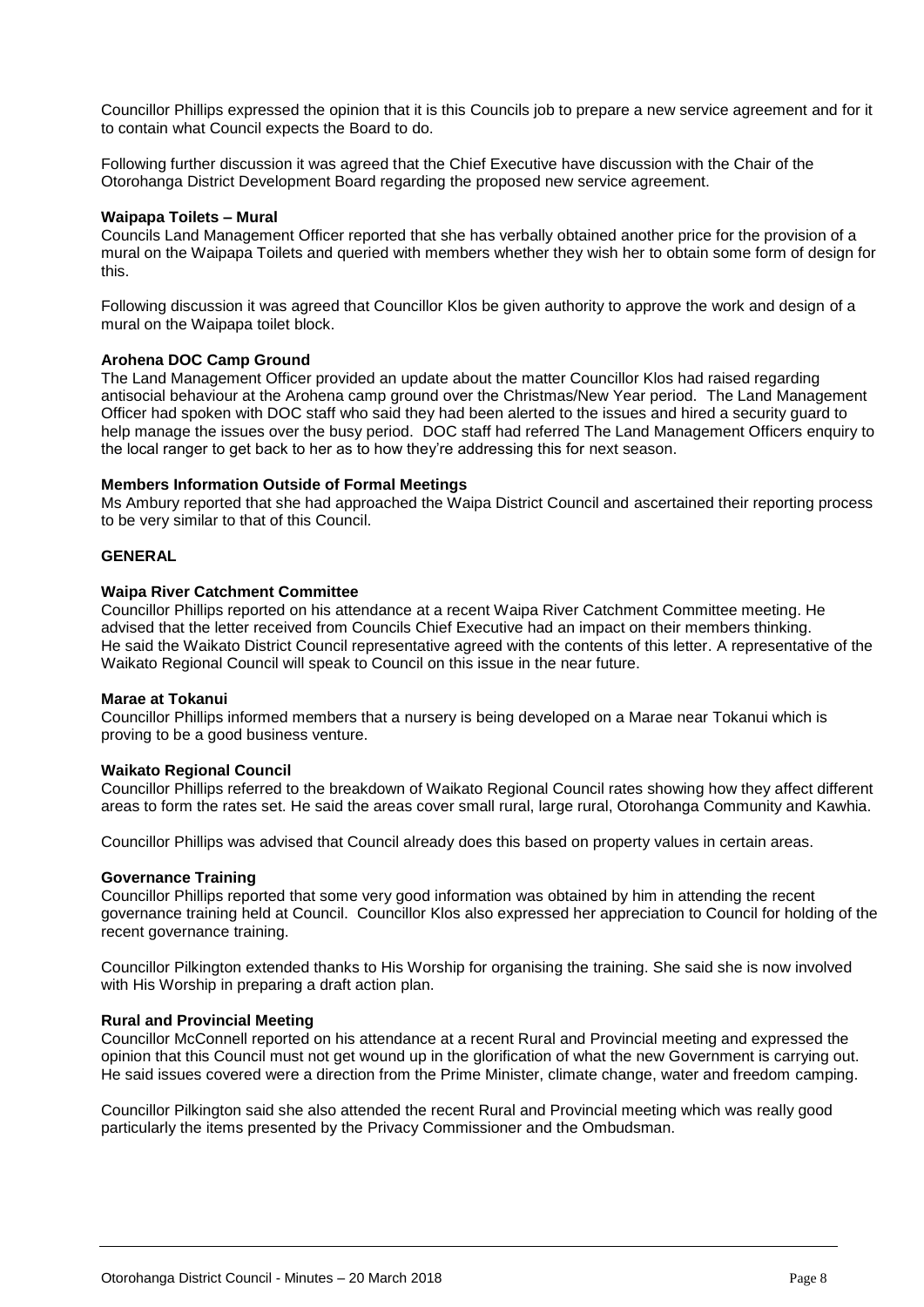#### **LED Lighting – Otorohanga Community**

Councillor McConnell said he has received very favourable comments on the installation of LED lighting throughout the Otorohanga Community.

#### **Limited Services Volunteers**

Councillor Pilkington reported on her attendance last week at a recent Limited Services Volunteer meeting supporting Otorohanga graduates. She said the graduates are very brave to undertake the challenges ahead.

#### **Rural Transport Committee Meeting**

Councillor Pilkington reported on her attendance at a recent Rural Transport Committee meeting and advised that the new Government GPS has not yet been made public. She said the Transport Committee has presented a united front to Central Government.

#### **Kawhia Logging**

Councillor Pilkington informed members that the applicant has not yet obtained resource consent for this purpose. She said they are currently applying for the consent.

#### **District Licencing Committee Training**

Councillor Johnson reported on his attendance at a recent District Licencing Committee training day held in Ngaruawahia whereat members went over previous decisions, appeals etc.

Councillor Johnson reported that he has been involved in the approval of special licences for the Otorohanga Club however, it is not now appropriate for him to do so due to a possible conflict of interest.

#### **Forthcoming Civil Defence Meeting**

Councillor Williams reported she will be attending a Civil Defence committee meeting next week.

#### **Mayoral Activities**

His Worship presented the following Mayoral activities he has been involved in during the past month.

#### **Hamilton Airport Meeting**

Half yearly shareholders meeting at Hamilton Airport where it was reported that passenger numbers are up 12% and property lease revenue up 17% with other returns up considerably.

#### M**ayor's Taskforce for Jobs – TUIA Wananga Otorohanga**

The first TUIA Wananga was held at Rereamanui Marae Otorohanga with over 50 new Rangitahi attending this event. This was a fantastic turnout with 42 Mayors from across New Zealand participating in this year's programme.

#### **Zone 4 Meeting & TUIA Training**

His Worship attended the Zone 4 meeting at Porirua representing Mayors Taskforce for Jobs and spoke about TUIA and the first Wananga of the year. Following that he attended training for the North Island Mayors who are newly participating in TUIA and also their Rangitahi. Following that the Rural Provincial Meeting was held.

#### **LGNZ Elected Members Governance Training**

On 13 March he and seven other elected members attended the LGNZ Elected Members governance training which was facilitated by Mrs. Jo Brosnahan.

#### **Waipa Stakeholder Breakfast**

The Waipa Stakeholders Breakfast was held at Mystery Creek where those in attendance listened to a presentation from the Hon Nanaia Mahuta.

#### **Audit and Risk Committee Meeting**

The Audit and Risk Committee has now been formed and has had their first formal engagement with John Robertson, Audit and Risk Committee Chair.

#### **Mayors Taskforce for Jobs – Memorandum of Understanding**

Recently he attended meetings in Wellington as the Chair of Mayors Taskforce for Jobs where he met with Government officials with the objective of signing a Memorandum of Understanding to provide opportunities and services for the youth of New Zealand.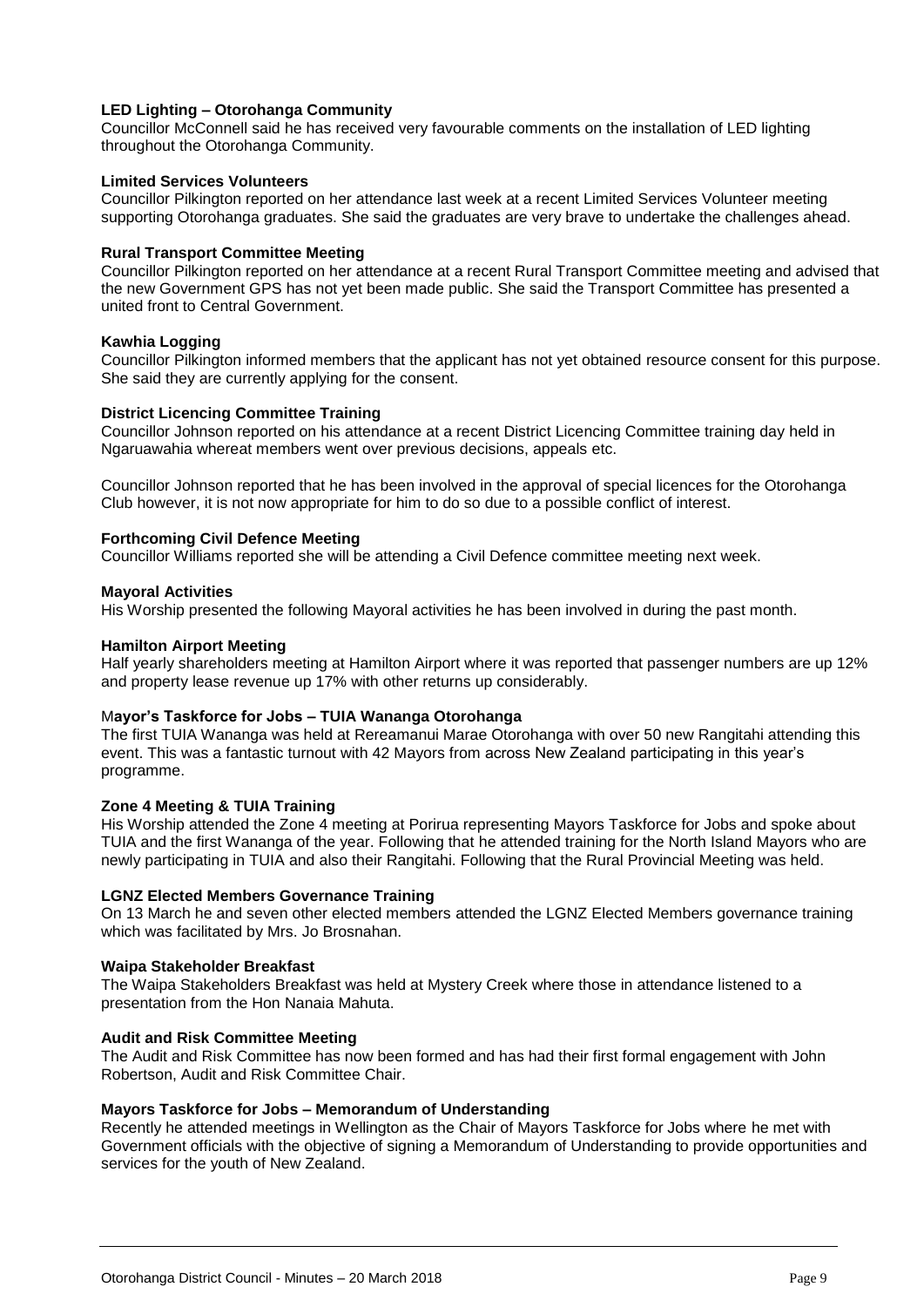#### **Launch of 50th Agricultural Field Days**

He recently attended the launch of the 50<sup>th</sup> Agricultural Field Days took place in the Grand Hall of Parliament House hosted by MP Barbara Kuriger to celebrate this notable milestone.

#### **Iwi Engagement**

He is meeting tomorrow with Steven Wilson of Maximize Consultancy in relation to Iwi Engagement.

#### **Kawhia Streets – Sealing**

The Chief Executive referred to the proposed sealing of Coull and Wetere Streets in Kawhia and advised that it is proposed that the Kawhia Community Board be authorised to spend within the first year, the three year roading allowance for this purpose.

Members advised they were all comfortable with this proposal.

Councillor Pilkington reported that the proposed sealing will fit in with the resealing work in this area.

#### **Staff Team Building Exercise**

The Chief Executive reported that in the past, half day staff team building exercises have been held. He informed members that in approximately three weeks' time it is proposed to close the office for one day to enable a team building exercise to be carried out.

#### **Scenic Reserve Moerangi Road**

The Land Management Officer informed members that there is a scenic reserve off Moerangi Road whereat the Waikato Regional Council is carrying out pest control.

#### **Waikato River Trails Trust**

The Land Management Officer informed members it is the intention of the Waikato River Trails Trust to bring a trail of approximately 2km into the Otorohanga District. She said it will be appropriate for users of this section of trail to utilise the new Waipapa Toilets.

The Officer further advised that it will be necessary for Council to sign a three party agreement for that part of the trial entering the Otorohanga District.

#### **Cycleway**

The Land Management Officer reported she attended a recent Regional Cycleways meeting whereat it is proposed to connect all the Cycleway networks. She said a feasibility study is being prepared on this proposal.

#### **Ranginui Residence**

Councillor Klos reported that Ranginui residents are concerned at the dumping of effluent on roads throughout the area in particular McLean Road. She queried what Council is able to do in this situation.

Members agreed that this is a Waikato Regional Council matter and could also be raised with the Ministry of Primary Industries.

Members also agreed that farmers contact the Waikato Regional Council should they see this occurring and also inform the local Federated Farmers.

#### **Huirimu / Aotearoa Roads**

Councillor Klos requested that it be placed on matters referred the matter of the installation of a School bus route sign on Huirimu and Aotearoa roads.

#### **Audit and Risk Committee**

Councillor Klos reported on the first Audit and Risk Committee meeting where members were introduced to consultant John Robertson. She said he has identified when the Committee meets and the areas which will be focused on at these meetings.

#### **Proposed Seal Extensions**

Councillor Klos expressed the opinion she hoped that Council may change its policy to include small lengths of seal extensions on roads throughout the District.

#### **Waikeria Prison**

Councillor Klos was informed by His Worship that the proposed Waikeria Prison extension will be in front of Cabinet during April 2018.